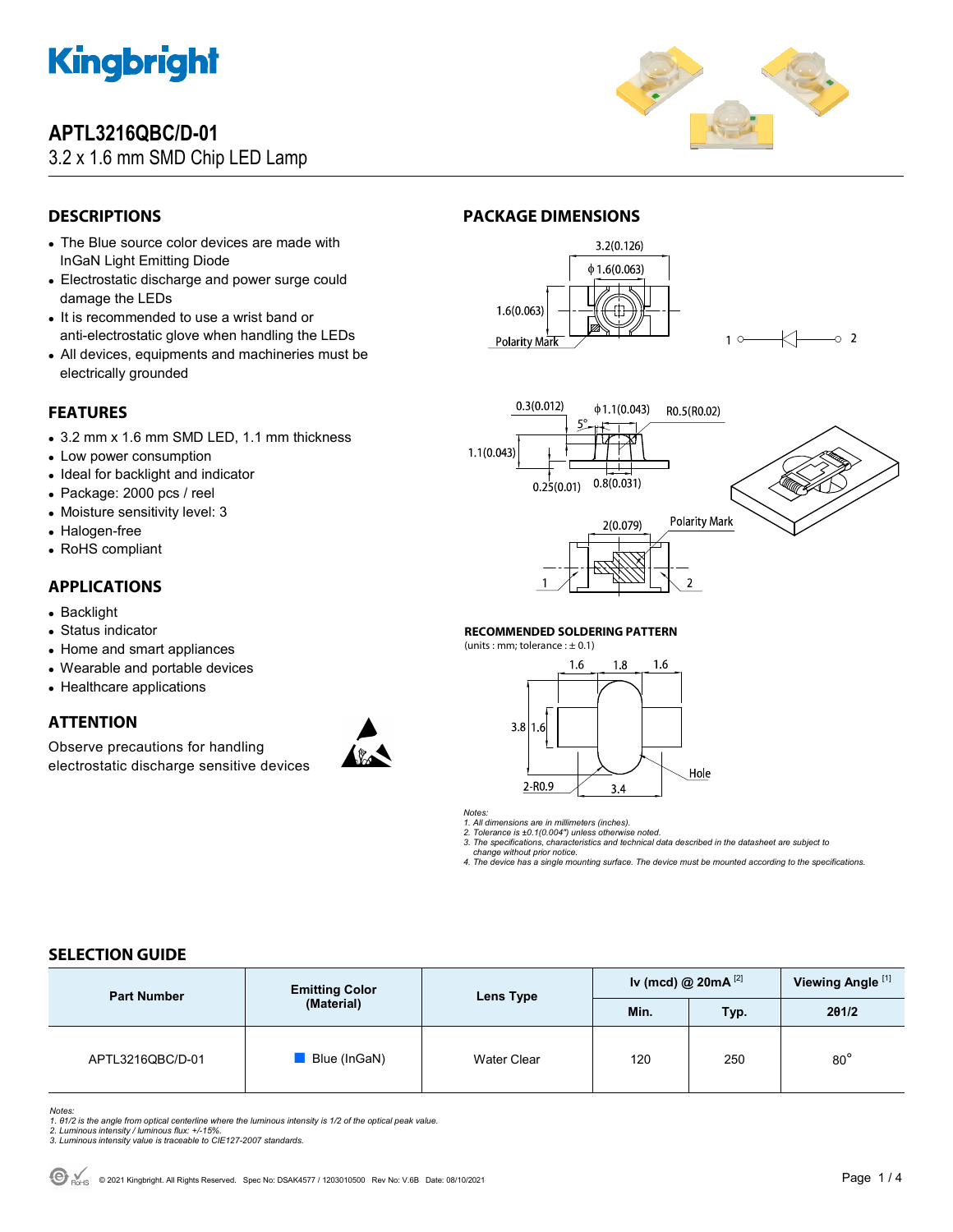# **Kingbright**

#### **ELECTRICAL / OPTICAL CHARACTERISTICS at T<sub>A</sub>=25°C**

| <b>Parameter</b>                                                                             | Symbol                       |                       | Value  |                          |                       |
|----------------------------------------------------------------------------------------------|------------------------------|-----------------------|--------|--------------------------|-----------------------|
|                                                                                              |                              | <b>Emitting Color</b> | Typ.   | Max.                     | Unit                  |
| Wavelength at Peak Emission $I_F$ = 20mA                                                     | $\lambda_{\rm peak}$         | <b>Blue</b>           | 460    |                          | nm                    |
| Dominant Wavelength $I_F$ = 20mA                                                             | $\lambda_{\mathsf{dom}}$ [1] | <b>Blue</b>           | 465    | $\overline{\phantom{a}}$ | nm                    |
| Spectral Bandwidth at 50% $\Phi$ REL MAX<br>$I_F = 20mA$                                     | Δλ                           | <b>Blue</b>           | 25     | $\overline{\phantom{a}}$ | nm                    |
| Capacitance                                                                                  | C                            | <b>Blue</b>           | 100    | $\overline{\phantom{0}}$ | pF                    |
| Forward Voltage $I_F$ = 20mA                                                                 | $V_F$ <sup>[2]</sup>         | Blue                  | 3.3    | 4.0                      | $\vee$                |
| Reverse Current ( $V_R$ = 5V)                                                                | $I_R$                        | Blue                  |        | 50                       | μA                    |
| Temperature Coefficient of $\lambda_{peak}$<br>$I_F$ = 20mA, -10°C $\leq T \leq 85$ °C       | $TC_{\lambda peak}$          | <b>Blue</b>           | 0.04   | $\overline{\phantom{a}}$ | $nm$ <sup>o</sup> $C$ |
| Temperature Coefficient of $\lambda_{\text{dom}}$<br>$I_F$ = 20mA, -10°C $\leq T \leq 85$ °C | $TC_{\lambda dom}$           | <b>Blue</b>           | 0.03   | $\overline{\phantom{a}}$ | $nm$ <sup>o</sup> $C$ |
| Temperature Coefficient of $V_F$<br>$I_F$ = 20mA, -10°C $\leq T \leq 85$ °C                  | $TC_{V}$                     | <b>Blue</b>           | $-2.9$ | $\overline{\phantom{0}}$ | $mV$ °C               |

*Notes:* 

1. The dominant wavelength (λd) above is the setup value of the sorting machine. (Tolerance λd : ±1nm. )<br>2. Forward voltage: ±0.1V.<br>3. Wavelength value is traceable to CIE127-2007 standards.<br>4. Excess driving current and

### **ABSOLUTE MAXIMUM RATINGS at T<sub>A</sub>=25°C**

| <b>Parameter</b>                             | Symbol                   | Value          | Unit           |
|----------------------------------------------|--------------------------|----------------|----------------|
| Power Dissipation                            | $P_D$                    | 120            | mW             |
| Reverse Voltage                              | $V_R$                    | 5              | $\vee$         |
| Junction Temperature                         | $T_j$                    | 115            | $^{\circ}C$    |
| <b>Operating Temperature</b>                 | $T_{op}$                 | $-40$ to $+85$ | $^{\circ}C$    |
| Storage Temperature                          | $T_{\text{stg}}$         | $-40$ to $+85$ | $^{\circ}C$    |
| DC Forward Current                           | ΙF                       | 30             | mA             |
| Peak Forward Current                         | $I_{FM}$ <sup>[1]</sup>  | 150            | mA             |
| Electrostatic Discharge Threshold (HBM)      | $\overline{\phantom{a}}$ | 250            | $\vee$         |
| Thermal Resistance (Junction / Ambient)      | $R_{th}$ JA $^{[2]}$     | 630            | $^{\circ}$ C/W |
| Thermal Resistance (Junction / Solder point) | $R_{th}$ JS $^{[2]}$     | 470            | °C/W           |

Notes:<br>1. 1/10 Duty Cycle, 0.1ms Pulse Width.<br>2. R<sub>th JA</sub> ,R<sub>th JS</sub> Results from mounting on PC board FR4 (pad size ≥ 16 mm<sup>2</sup> per pad).<br>3. Relative humidity levels maintained between 40% and 60% in production area are re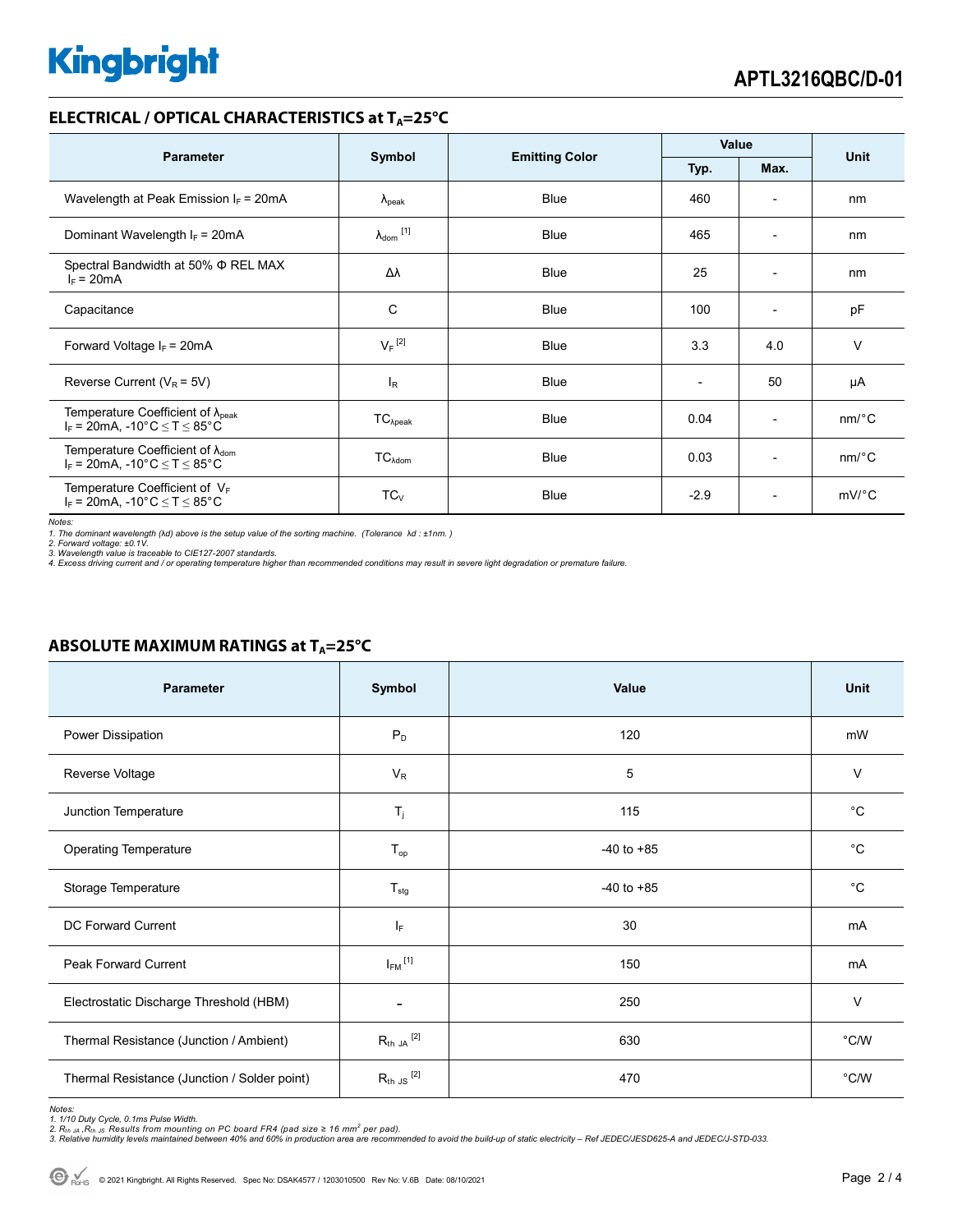# **Kingbright**

### **TECHNICAL DATA**



#### **SPATIAL DISTRIBUTION**



**BLUE** 



**Forward Current Derating Curve Luminous Intensity vs.** 



## **Ambient Temperature**



**REFLOW SOLDERING PROFILE for LEAD-FREE SMD PROCESS**



#### *Notes:*

- *1. Don't cause stress to the LEDs while it is exposed to high temperature.*
- 
- *2. The maximum number of reflow soldering passes is 2 times. 3. Reflow soldering is recommended. Other soldering methods are not recommended as they might cause damage to the product.*

**TAPE SPECIFICATIONS** (units : mm)



**REEL DIMENSION** (units : mm)



 $\bigodot$  R<sub>OHS</sub> © 2021 Kingbright. All Rights Reserved. Spec No: DSAK4577 / 1203010500 Rev No: V.6B Date: 08/10/2021